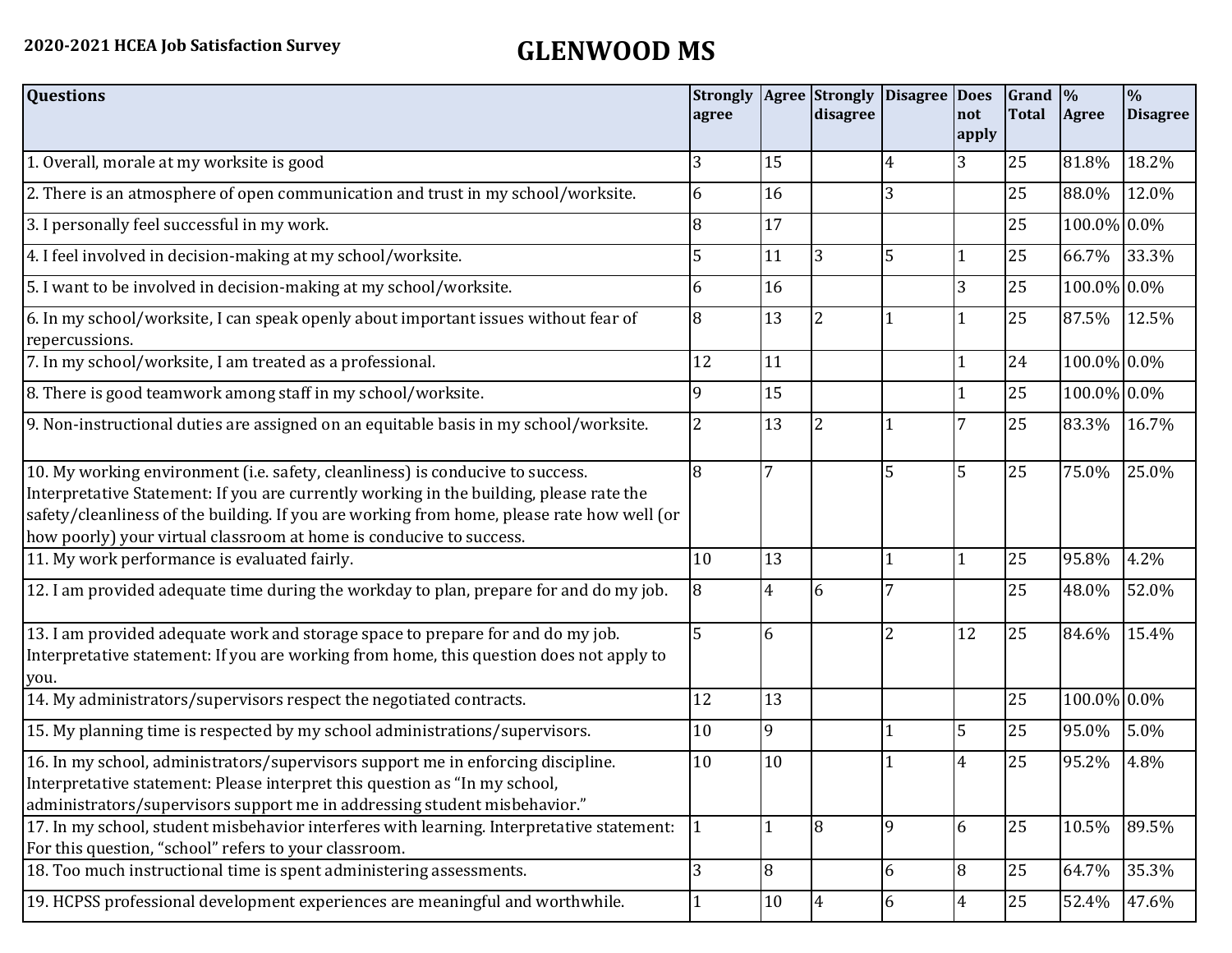| 20. Increased workload has contributed to a decline in my morale.                                                                                          |                | 9  | $\overline{4}$ | 3              | $\overline{2}$ | 25 | 69.6%       | 30.4%  |
|------------------------------------------------------------------------------------------------------------------------------------------------------------|----------------|----|----------------|----------------|----------------|----|-------------|--------|
| 21. I am paid fairly.                                                                                                                                      | 4              | 10 |                | 4              |                | 25 | 56.0%       | 44.0%  |
| 22. I have confidence in the leadership exhibited by the HCPSS Superintendent.                                                                             | 6              | 13 | $\overline{2}$ | $\overline{4}$ |                | 25 | 76.0%       | 24.0%  |
| 23. I have confidence in the leadership exhibited by the Howard County Board of<br>Education.                                                              |                | 13 |                | 9              | $\mathbf{1}$   | 25 | 58.3%       | 41.7%  |
| 24. I have confidence in the leadership exhibited by the Howard County Education<br>Association (HCEA).                                                    | 11             | 10 |                | 3              |                | 25 | 87.5%       | 12.5%  |
| 25. I feel that HCPSS offers me the possibility of advancing professionally in the field of<br>education.                                                  | 7              | 13 |                |                | $\overline{4}$ | 25 | 95.2%       | 4.8%   |
| 26. In my position, I receive appropriate and adequate support and training.                                                                               | 5              | 20 |                |                |                | 25 | 100.0% 0.0% |        |
| 27. During this current school year, I have experienced harassing behavior from<br>colleagues.                                                             |                |    | 17             | 5              | 1              | 25 | 8.3%        | 91.7%  |
| 28. During this current school year, I have experienced harassing behavior from<br>administrators/supervisors.                                             |                |    | 21             | 3              | $\mathbf{1}$   | 25 | $0.0\%$     | 100.0% |
| 29. During this current school year, I have experienced harassing behavior from parents.                                                                   |                | 4  | 12             | 6              | 3              | 25 | 18.2%       | 81.8%  |
| 30. At my school I spend most of my PIP time on non-instructional activities.                                                                              | $\overline{2}$ | 5  | $\overline{4}$ | 5              | 9              | 25 | 43.8%       | 56.3%  |
| 31. At my school our administrator includes time during PIP for teacher-initiated<br>collaboration.                                                        | $\overline{2}$ | 12 |                |                | 10             | 25 | 93.3%       | 6.7%   |
| 32. In my school, I spend too much time in meetings.                                                                                                       |                | 9  |                | 11             | 3              | 25 | 45.5%       | 54.5%  |
| 33. In my school, there is adequate support for special education students.                                                                                | 5              | 9  | $\overline{2}$ | 6              | 3              | 25 | 63.6%       | 36.4%  |
| 34. My administrator/supervisor provides people working from home with flexibility in<br>their workday.                                                    | 11             | 12 |                |                | $\mathbf{1}$   | 25 | 95.8%       | 4.2%   |
| 35. My administrator/supervisor has reasonable expectations of workload for staff while<br>in virtual learning.                                            | 10             | 12 |                | $\overline{2}$ | $\mathbf{1}$   | 25 | 91.7%       | 8.3%   |
| 36. Students have adequate technology and tools (hardware/software/connectivity) to<br>participate in virtual learning.                                    | 5              | 12 | 2              | $\overline{4}$ | 2              | 25 | 73.9%       | 26.1%  |
| 37. Staff have adequate technology hardware (e.g. computers, document cameras, other<br>technology hardware) to meet the requirements of virtual learning. | $\overline{4}$ | 12 | 3              | 5              | $\mathbf{1}$   | 25 | 66.7%       | 33.3%  |
| 38. HCPSS has provided the software I need to do my job and collaborate with colleagues.                                                                   | 5              | 14 |                | $\overline{2}$ | 3              | 25 | 86.4%       | 13.6%  |
| 39. The software and online services provided by HCPSS to do my job are difficult and/or<br>time-consuming to use.                                         | $ 2\rangle$    | 7  | 5              | 11             |                | 25 | 36.0%       | 64.0%  |
| 40. In my class, I feel that students are engaged in virtual learning                                                                                      |                | 14 | 2              | 4              | $\overline{4}$ | 25 | 71.4%       | 28.6%  |